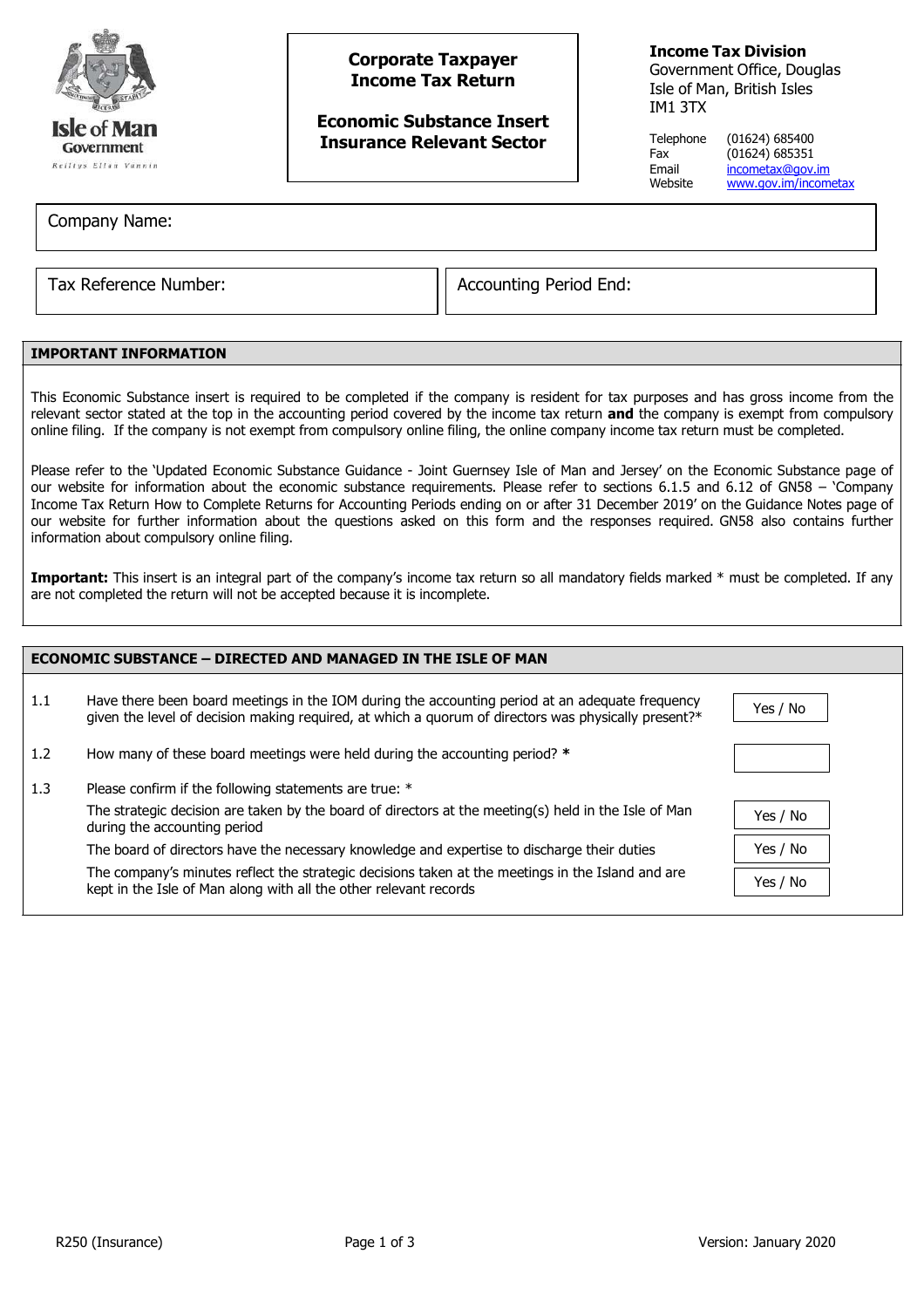|       | <b>ECONOMIC SUBSTANCE - INSURANCE</b>                                                                                                                         |          |  |  |
|-------|---------------------------------------------------------------------------------------------------------------------------------------------------------------|----------|--|--|
| 2.1   | Please state the company's gross income from activity in the insurance relevant sector during the accounting period<br>£                                      |          |  |  |
| 2.2   | Please confirm which, if any, of the following Core Income Generating Activities (CIGA) were conducted in the Isle of Man during<br>the accounting period     |          |  |  |
|       | Predicting and calculating risk                                                                                                                               |          |  |  |
|       | Insuring or re-insuring against risk                                                                                                                          |          |  |  |
|       | Providing client services                                                                                                                                     |          |  |  |
|       | Other                                                                                                                                                         |          |  |  |
|       | Description of 'Other' CIGA:                                                                                                                                  |          |  |  |
|       |                                                                                                                                                               |          |  |  |
| 2.3   | Were any of the above CIGA outsourced to a service provider in the Isle of Man during the accounting<br>period? *                                             | Yes / No |  |  |
| 2.3.1 | Name(s) of Service Provider                                                                                                                                   |          |  |  |
| 2.3.2 | Details of CIGA outsourced                                                                                                                                    |          |  |  |
|       | (Continue on a separate sheet if necessary)                                                                                                                   |          |  |  |
| 2.3.3 | Expenditure incurred on outsourcing of CIGA (including decimals if applicable)                                                                                | £        |  |  |
| 2.4   | Were any CIGA conducted outside of the Isle of Man during the accounting period?*<br>(If yes, please attach details of the CIGA conducted outside the Island) | Yes / No |  |  |
|       |                                                                                                                                                               |          |  |  |

| <b>ECONOMIC SUBSTANCE - PHYSICAL PRESENCE, EMPLOYEES &amp; EXPENDITURE</b>                                                                                             |                                                                                                                                                |  |  |  |
|------------------------------------------------------------------------------------------------------------------------------------------------------------------------|------------------------------------------------------------------------------------------------------------------------------------------------|--|--|--|
| 3.1                                                                                                                                                                    | Please confirm below the address, if any, of any premises/offices in the Isle of Man:                                                          |  |  |  |
|                                                                                                                                                                        | (If no premises, leave blank)                                                                                                                  |  |  |  |
| 3.2<br>Please confirm the number of full time equivalent (FTE) employees, if any, who have worked for the company in the Isle of Man<br>during the accounting period * |                                                                                                                                                |  |  |  |
|                                                                                                                                                                        | FTE Employees - Outsourced<br>FTE Employees – Company's Own                                                                                    |  |  |  |
|                                                                                                                                                                        | (FTE Number can be to 2 decimal places)                                                                                                        |  |  |  |
| 3.3                                                                                                                                                                    | Please confirm the tax reference number where any ITIP/NI payments have been made to the Income<br>Tax Division (If not known, leave blank)    |  |  |  |
| 3.4                                                                                                                                                                    | Please confirm the amount of operating expenditure incurred during the accounting period $*$<br>(Enter the amount to the nearest whole number) |  |  |  |